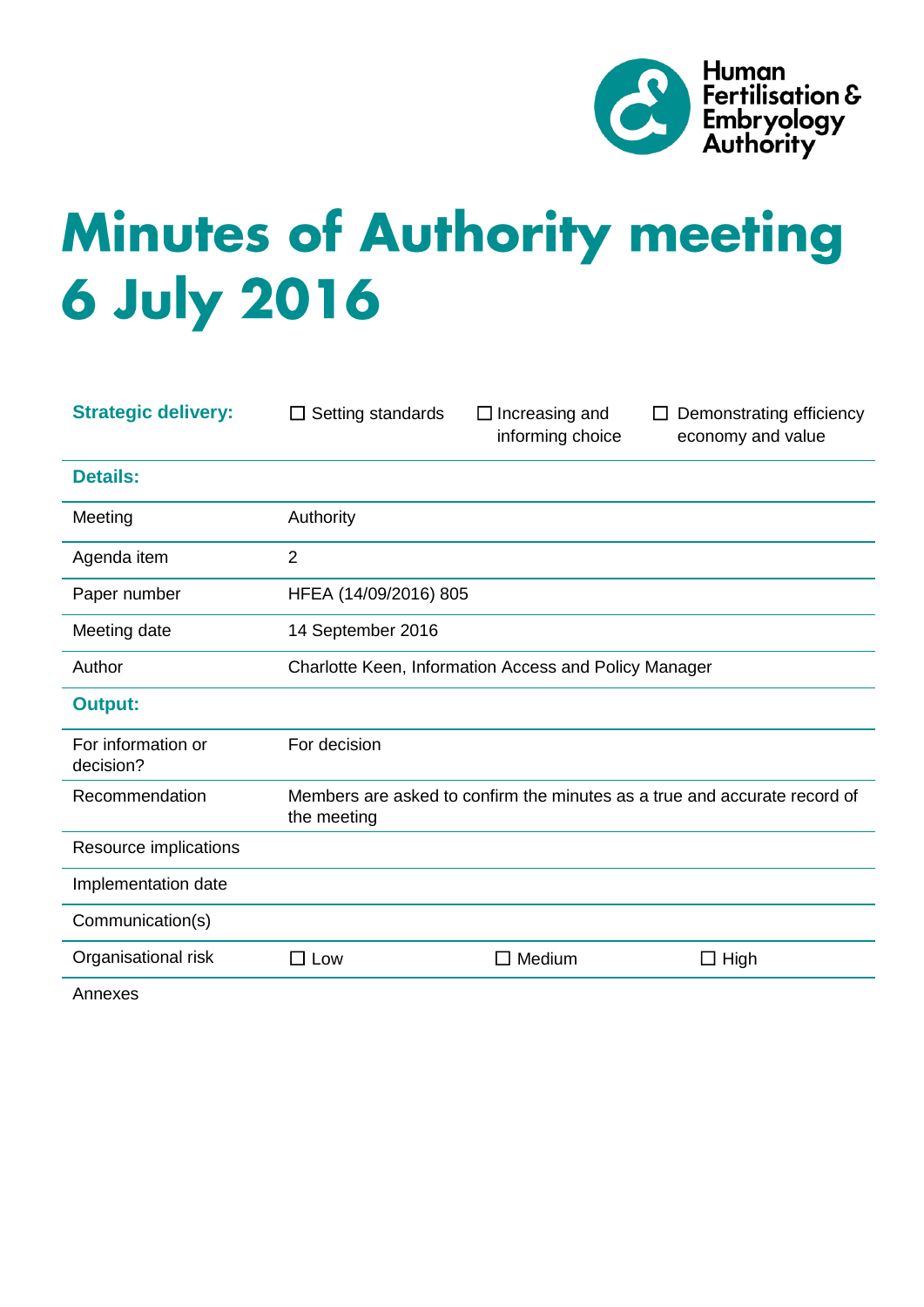## Minutes of the Authority meeting on 6 July 2016 held at ETC Venues, Victoria, 1 Drummond Gate, London SW1V 2QW

| Members present             | Sally Cheshire (Chair)<br><b>Bishop Lee Rayfield</b><br>Kate Brian<br>Yacoub Khalaf<br><b>Margaret Gilmore</b> | Anita Bharucha<br>Ruth Wilde<br>Dr Anne Lampe<br><b>Anthony Rutherford</b> |  |
|-----------------------------|----------------------------------------------------------------------------------------------------------------|----------------------------------------------------------------------------|--|
| Apologies                   | Professor David Archard<br>Rebekah Dundas<br>Dr Andy Greenfield                                                |                                                                            |  |
| <b>Observers/Presenters</b> | Steve Pugh (Department of Health)                                                                              |                                                                            |  |
| Staff in attendance         | Peter Thompson<br>Nick Jones<br>Juliet Tizzard<br>Catherine Drennan<br>lan Brown                               | <b>Helen Crutcher</b><br>Rosetta Wotton<br>Joanne Anton<br>Charlotte Keen  |  |

### **Members**

There were 9 members at the meeting, 5 lay members and 4 professional members

#### Welcome, apologies and declarations of interest 1.

- $1.1.$ The Chair opened the meeting by welcoming Authority members and members of the public to the fourth meeting of 2016. As with previous meetings, it was being audio-recorded and the recording would be made available on the HFEA website to enable interested members of the public who were not able to attend the meeting to listen to the HFEA's deliberations.
- $1.2.$ Declarations of interest were made by:
	- Kate Brian (Regional organiser for London and the South East for Infertility Network UK)
	- Yacoub Khalaf (Person Responsible at a licensed centre)
	- Anthony Rutherford (Consultant in Reproductive Medicine and Gynaecological Surgery at a licensed centre)
	- Ruth Wilde (Senior Fertility Counsellor at a licensed centre).

#### Minutes of Authority meeting held on 11 May 2016  $2.$

 $2.1.$ Members agreed the minutes of the meeting held on 11 May subject to minor amendments, for signature by the Chair.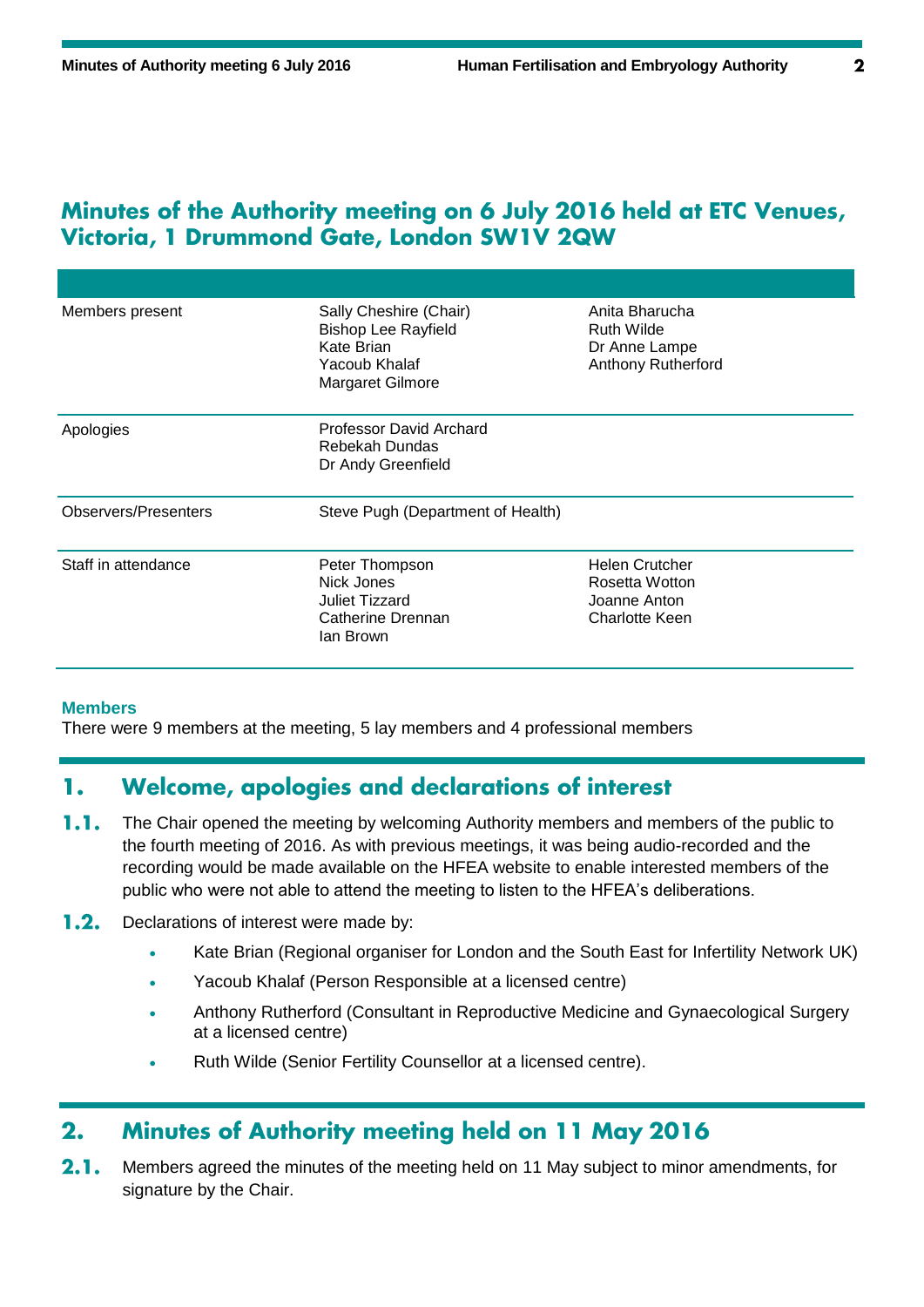#### **Chair's report**  $3.$

- $3.1.$ The Chair provided members with a summary of events that she had attended with organisations in the IVF sector and the wider health and care system since the last Authority meeting.
- $3.2.$ On 19 May, the Chair, together with the Chief Executive, attended the HFEA Annual Accountability meeting with the Minister for Health, Jane Ellison, and members of the HFEA's sponsor team.
- $3.3.$ On 23 May, the Chair chaired an Appointments Committee to extend the membership of one of the Audit and Governance Committee (AGC) members for a further 15 months.
- $3.4.$ On 25 May, the Chair, together with the Chief Executive and the Director of Strategy and Corporate Affairs, met Professor Geeta Nargund, the Medical Director from CREATE Health.
- $3.5.$ On 7 June, the Chair and the Chief Executive met representatives from Fertility Fairness to discuss NHS commissioning.
- $3.6.$ On 14 June, the Chair, together with another Authority member, attended a seminar at the Department of Health on board effectiveness, to which all Department of Health's arm's length bodies (ALBs) were invited, and on 29 June the Chair and the Chief Executive met with Dr Alan Thornhill, a former Authority member.

#### **Chief Executive's report** 4.

- $4.1.$ The Chief Executive advised members that, on 13 May, he met the Chief Executives of the Human Tissue Authority (HTA) and the Health Research Authority (HRA) to discuss how the three ALBs could work more closely together.
- $4.2.$ On 16 May, the Chief Executive, together with the Director of Strategy and Corporate Affairs, met officials from the Scottish Executive, to discuss their plans for a national strategy for gamete donation in Scotland.
- $4.3.$ On 8 June, the Chief Executive, the Director of Strategy and Corporate Affairs and another Authority member, met with Professor Con Michaels from the National Health and Medical Research Council (NHMRC), which carries out a similar role to the HFEA for the Australian Government, to discuss mutual interests in the licensing of embryo research.
- 4.4. On 13 June, the Chief Executive attended the Scientific Clinical Advances and Advisory Committee (SCAAC),the AGC committee meeting on 15 June, and the Infertility Network UK reception at the Houses of Parliament on 27 June.
- $4.5.$ The Chief Executive informed members that the triennial review, which had looked at the functions of the organisation and whether those functions were carried out in the most efficient way possible, had not yet been signed off. This was not because of any problems, but rather because the sign-off process was complex.
- $4.6.$ The Chief Executive reminded members that, at previous Authority meetings, he had explained that Departments were required to publish innovation plans by spring 2016 and that ALBs were now required to follow suit. The HFEA's draft plan had issued on 26 April and the consultation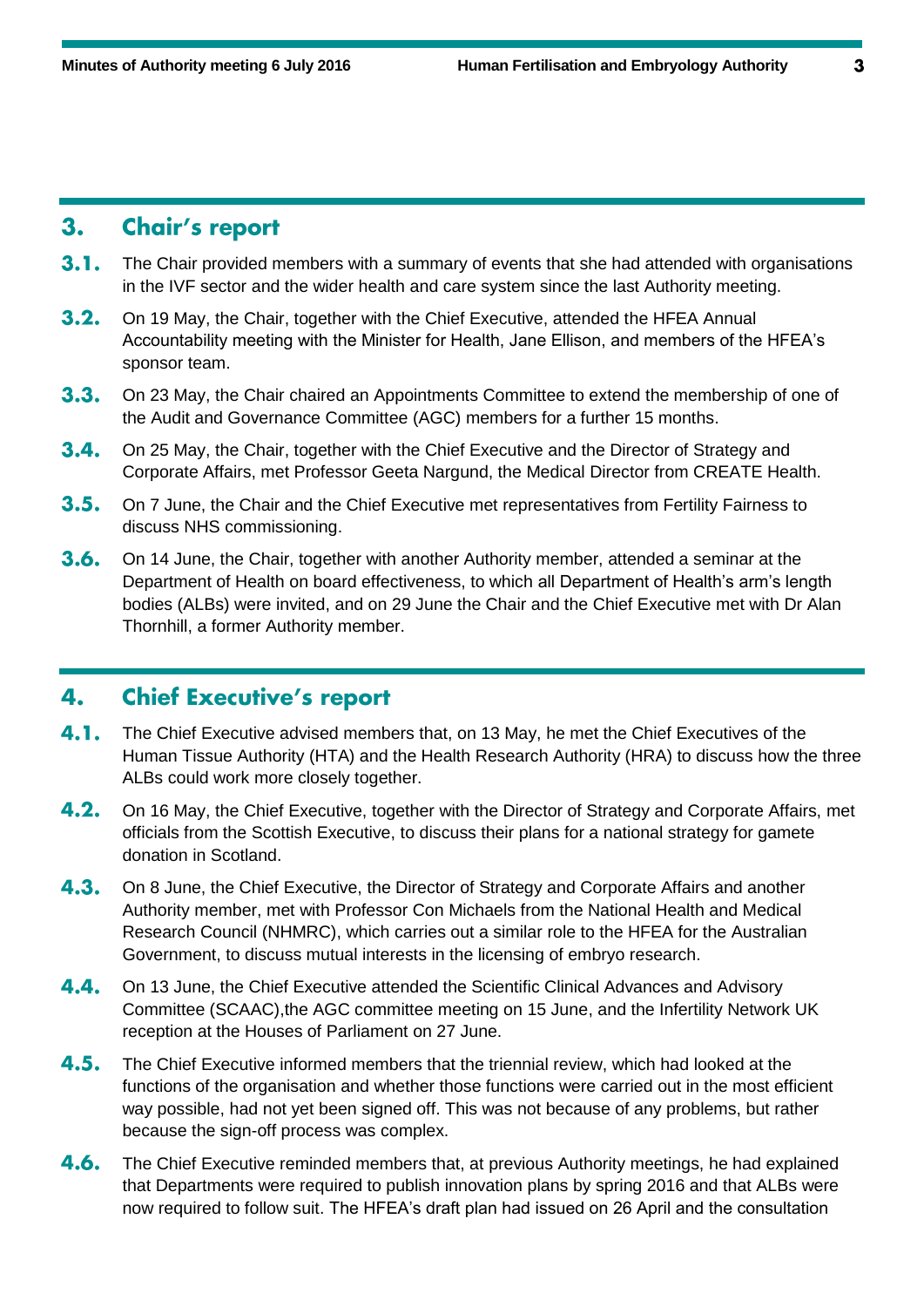closed on 6 June. Although relatively few comments had been received, these had been largely supportive and the innovation plan had been revised in light of those comments. The revised plan would be circulated to members for any final comments and the timing of the publication of the plan would depend on the Government.

- $4.7.$ The Executive believed that the regulatory scheme in place managed to support innovation in a way which also ensured public confidence; indeed it was evident that regulation in bio-sciences had actually fostered innovation rather than hindered it. It was important to note it was the UK, with its robust regulation, that had led to world firsts like mitochondrial donation and the recent decision to allow genome editing in research. The HFEA's innovation plan set out those achievements.
- $4.8.$ The Chief Executive advised members that Sue Gallone, the Director of Finance and Resources for both the HFEA and the HTA, had taken the decision to retire in the autumn. Sue would be greatly missed and members would have the opportunity to say thank you to her at the Authority meeting in September. A recruitment advertisement had been issued for a new shared Director and members would be advised on progress.
- 4.9. Press Coverage: the Chief Executive summarised press coverage since the last Authority meeting, details of which had been circulated to members. It had been a busy few months, with some important emerging issues.
- 4.10. M case: the Chief Executive advised members the HFEA had received the Court of Appeal judgement regarding the M case, where a mother and father sought to export their deceased daughter's eggs to the US under Special Directions. The judgement of the Appeal Court did not dispense with the need for informed consent, despite the fact that it upheld the appeal and had remitted the case back to the Statutory Approvals Committee (SAC).
- 4.11. Samantha Jeffries case: the Chief Executive advised members that there had been some media coverage of a case which was not yet in court, involving Samantha Jeffries who was seeking permission to continue to store embryos made with her and her dead husband's gametes. As this case was on-going, the Chief Executive advised members that it would be inappropriate to go into detail, but the HFEA hoped that a satisfactory conclusion could be reached without a full hearing. The Chief Executive emphasised that the HFEA had made it clear to clinics for some time that they must not align the storage period to which a patient consents with the period for which they had paid for storage.
- 4.12. Treatment add-ons: the Chief Executive advised members that there had been some reporting in the press on the issue of fertility treatment 'add-ons'. The Chair had given a quote to the Independent saying that the HFEA was concerned about the issue. The Chief Executive advised members that the HFEA would be working on this over the coming months and the new website would be an opportunity to provide clear advice to patients.
- **4.13.** Surrogacy: the Chief Executive informed members that, in June, the President of the Family Court made a declaration of incompatibility under the Human Rights Act 1998 in relation to the Human Fertilisation and Embryology (HFE) Act 1990 (as amended) regarding the prohibition on single fathers applying for a parental order. The Department of Health had not contested the case, having already conceded that the relevant statutory provisions were incompatible. There had been a reasonable amount of press attention, although the HFEA were not directly involved given its limited role in the context of surrogacy.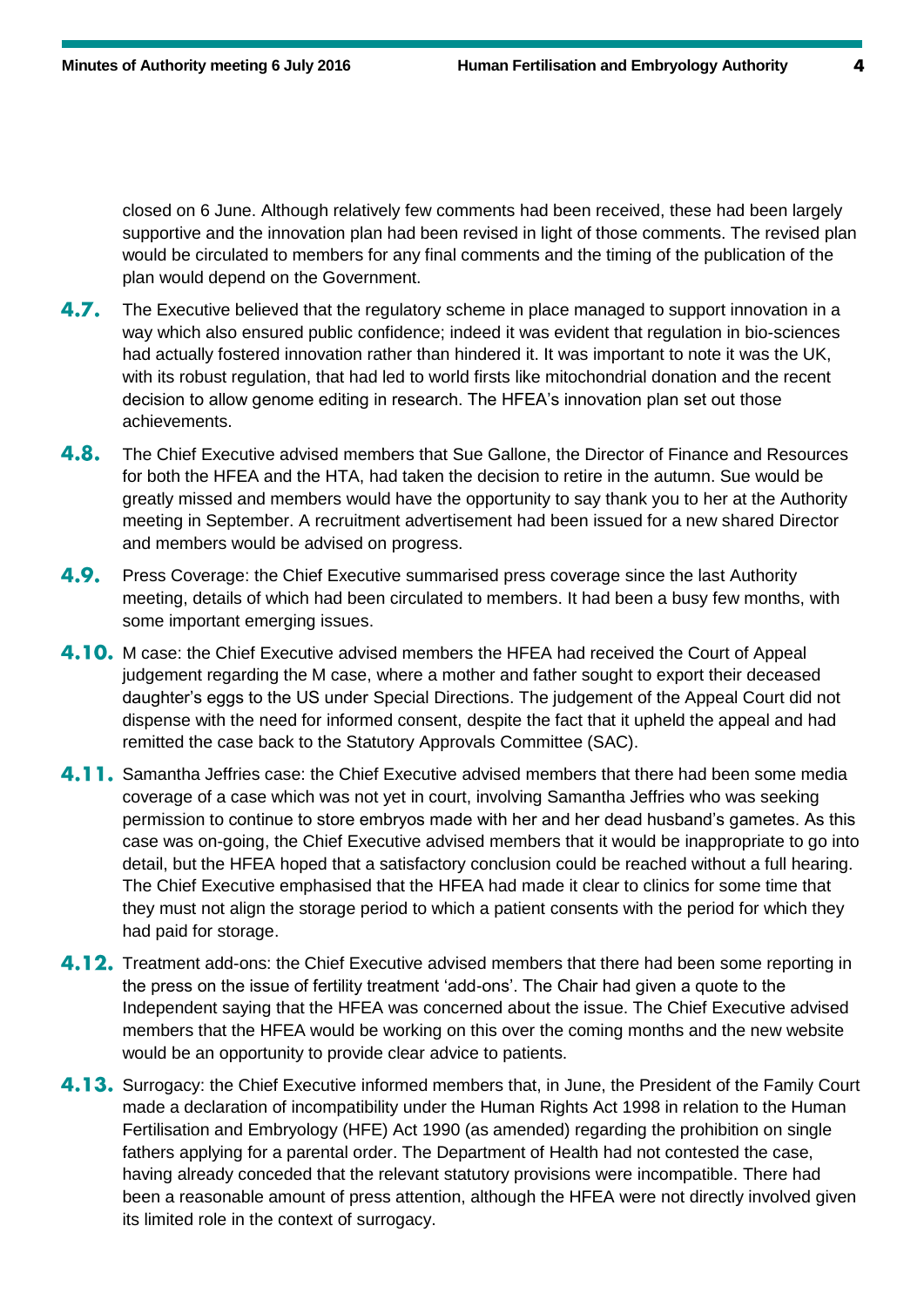#### **Committee chairs' updates** 5.

- $5.1.$ In the absence of the Chair of SAC, a member reported that the committee had met on 26 May and 24 June. There had been four preimplantation genetic diagnosis (PGD) applications in May, three of which were approved and one adjourned, pending receipt of further legal advice. At the June meeting, the minutes of which had not yet been published, seven PGD applications and one Special Directions application had been considered.
- $5.2.$ The Chair of SCAAC reported that the committee had met on 13 June and had considered the following items:
	- A novel process application for embryo selection
	- CE marking guidance
	- HFEA website content review treatment 'add-ons'
	- Alternative methods to derive embryonic and embryonic-like stem cells.
- $5.3.$ The Chair of SCAAC also welcomed Tony Rutherford who had joined the committee as a new member.
- $5.4.$ The Deputy Chair of AGC advised members that the committee had met on 15 June, and had received reports on:
	- People Strategy and HR Risks (staff survey results), from the Chief Executive
	- IfQ risk management, from the Director of Compliance and Information
	- The recent work of the Internal and External Audit teams
	- Implementation of audit recommendations, from the Finance and Accounting Manager
	- Information assurance and security, from the Director of Finance and Resources and the Head of IT
	- Strategic risks, from the Project Risk and Performance Manager
	- The Annual Report and Accounts, including the Annual Governance Statement, from the Head of Finance
	- The AGC forward plan.
- $5.5.$ The Deputy Chair of AGC drew members' attention to the AGC annual report, which was produced following the 2015 review of committee effectiveness. The report summarised the committee's work during 2015/16 and the key point to note was that AGC was satisfied with the arrangements the HFEA had in place for risk management and assurance.
- $5.6.$ The Deputy Chair of the Licence Committee reported that the committee had met on 20 June and had considered one licence renewal application which was granted.
- $5.7.$ The Director of Strategy and Corporate Affairs advised members that the Executive Licensing Panel (ELP) had met four times since the last Authority meeting on 20 May, 6 and 17 June and 1 July. The panel had considered 24 items in total, one of which had been referred to the Licence Committee and the rest of which were approved. There were ten renewal licence applications; six interim inspection reports; two voluntary revocations and six licence variations.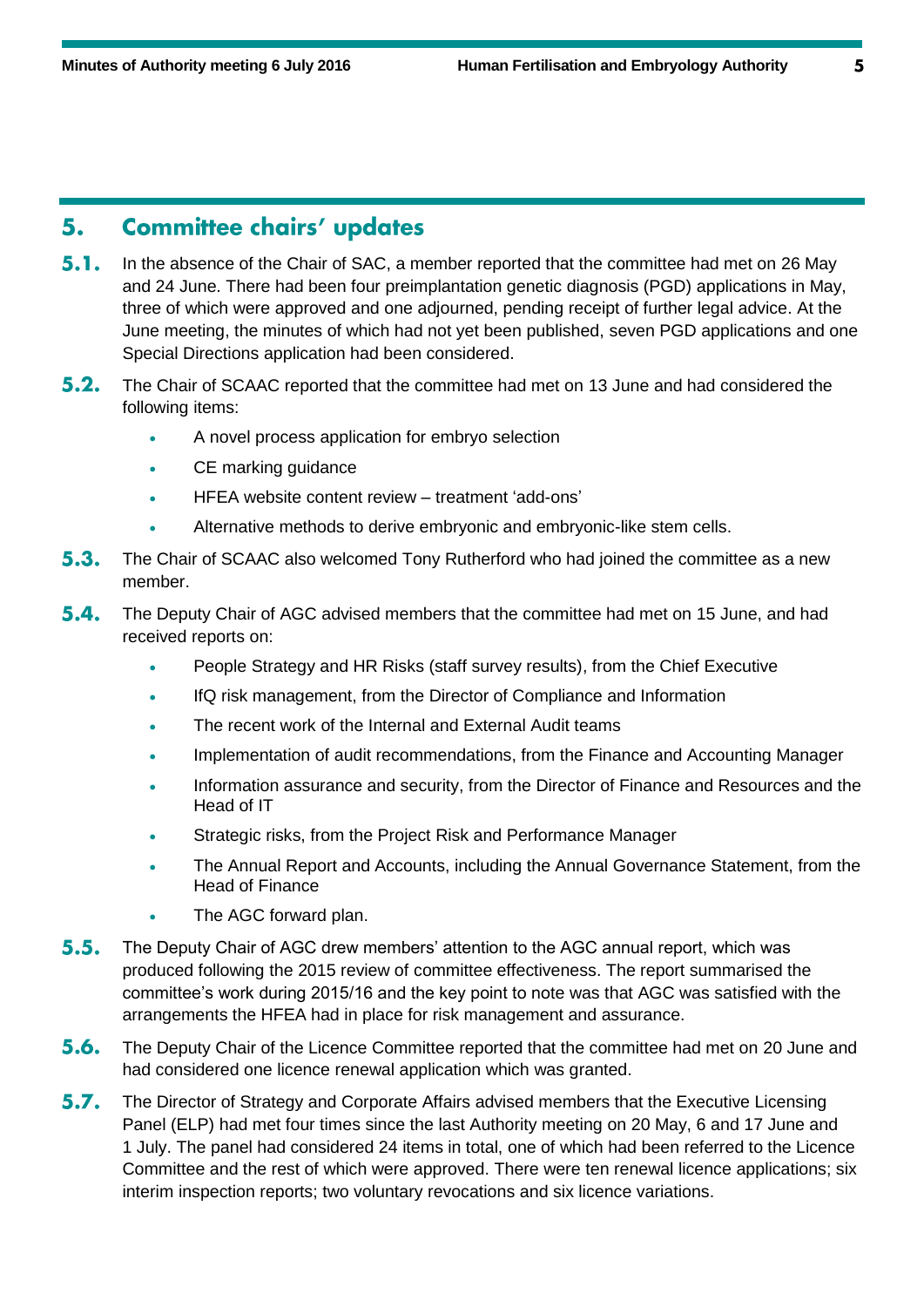$5.8.$ The Chair also advised members that the Chair of the independent Appeals Committee had prepared a brief report which had been circulated to members, outlining the activity of the committee in 2015. Once the report had been reviewed, it would be made available on the HFEA website.

#### **Strategic performance report** 6.

- $6.1.$ The Director of Strategy and Corporate Affairs summarised her directorate's delivery against the HFEA strategy, including the day-to-day and business as usual activity as well as the high level work being done to achieve the strategy.
- $6.2.$ During the last 12 months, the directorate had handled over 300 media enquiries, issued 18 proactive statements and had nearly 300 references to the HFEA in media outlets across 14 countries. 50 PGD applications had been processed, 88 licences had been issued, 68 Parliamentary Questions answered and 99 Freedom of Information requests handled, all within the appropriate deadlines.
- $6.3.$ In terms of communications, the HFEA annual conference attracted 220 delegates, 70 Clinic Focus articles had been issued, 77,000 new words for the website drafted, and the HFEA now attracted almost 3000 Twitter followers, an 800 increase over the last 12 months. 20 stakeholder meetings had been held, representatives of the HFEA had spent over 15 hours at fertility shows and over 2000 public enquiries had been handled.
- $6.4.$ In terms of the strategy (setting standards), the Director of Strategy and Corporate Affairs advised members that a call for evidence had recently been issued for the expert scientific panel on mitochondrial donation, chaired by Dr Andy Greenfield. The call for evidence was published on 21 June and was triggered by two pieces of research published, one by the Newcastle research laboratory taking a step forward in the assessment of the new mitochondrial donation techniques. The scientific expert panel was subsequently re-convened, with two new members, to consider these new areas of research. The call for evidence, which would close on 12 July, gave people the opportunity to submit other pieces of research and the panel would meet on 18 and 19 July.
- $6.5.$ The Director of Strategy and Corporate Affairs advised members that a significant amount of new information had been drafted for the new HFEA website, including on donation and treatment abroad, which would help prospective patients make an informed choice. Future pieces of work included a new project shortly due to commence on embryo research, a review of the Code of Practice, and a consideration of the extent to which the new Clinic Portal could be used to develop learning tools for clinics.
- $6.6.$ The Director of Strategy and Corporate Affairs informed members that, on 5 July, the HFEA had published the link, to clinics only, to the beta version of the new website and CaFC. As mentioned earlier in the meeting, SCAAC had considered information about treatment 'add-ons', which would be available on the website once it had been reviewed, and significant progress had also been made on NHS service provision.
- $6.7.$ For the autumn, the Director of Strategy and Corporate Affairs advised members that there would be an information campaign to promote the new information on treatment 'add-ons'. The new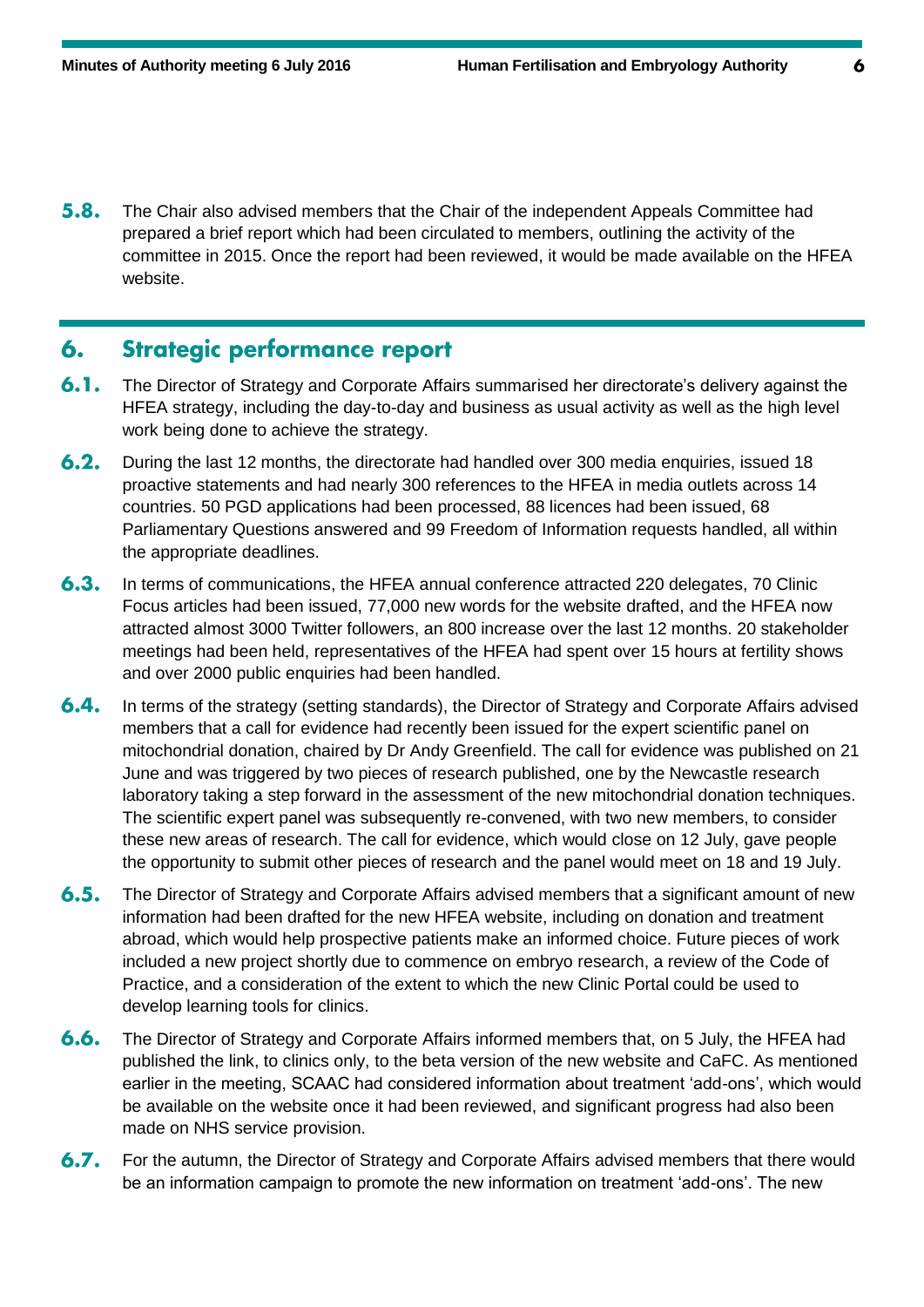HFEA website would also have a new feature for patients to rate their experience of care at the clinic where they had received treatment over the last 12 months.

- $6.8.$ The Director of Strategy and Corporate Affairs advised members that the 2015/16 expenditure for her directorate was within budget, with a 45% saving on annual conference costs.
- $6.9.$ The Director of Finance and Resources gave an overview of financial performance and advised members that the 2015/16 accounts were finally laid before Parliament on 4 July and were now available on the HFEA website. In relation to the management accounts and the position in 2016/17, the Director of Finance and Resources advised members that there was one correction in the strategic performance report on page five, where the surplus on income was reported as at the end of April. The figure of £436k quoted was, in fact, the year-end position, and the position as at the end of April was actually a surplus of £57k. The Director of Finance and Resources informed members that the trend of surplus on income had continued, although it was very difficult to forecast whether that would continue for the rest of the financial year, particularly with additional legal costs likely.
- **6.10.** The Director of Finance and Resources advised members that debtor control, a partially automated system, was running smoothly and, as a result, the HFEA did not currently have any debts.
- **6.11.** The Director of Compliance and Information summarised activities within his Directorate. Many staff within the Directorate were heavily involved with work on the IfQ programme. In relation to the inspection and compliance activities, members were advised that the 2015/16 inspection year had been a particularly busy one, with a 40% increase year on year. However, members noted that the average number of working days taken for the whole licensing process, from the day of inspection to the decision being communicated to the clinic, was at its lowest which was testament to the hard work of the team.
- **6.12.** Following a discussion, members noted the latest strategic performance report.

#### **Strategic risk register** 7.

- $7.1.$ The Project Risk and Performance Manager provided members with an overview of the risks, showing the relative risk tolerance positions and residual risk scores. Five of the twelve risks remained high and were deemed above tolerance:
- $7.2.$ Legal challenge: a relatively high risk tolerance of 12 was set for this particular risk due to the inevitability of some degree of resource diversion owing to the nature of the HFEA's work. The residual risk was currently at tolerance.
- $7.3.$ IfQ – improved information access: the residual risk of 12 was higher than tolerance (set at a medium level of 8) due to approval process delays at the first stage of the programme, and the risk to the quality of the final product that could be delivered if there were any further approval delays encountered.
- $7.4.$ IfQ – delivery of promised efficiencies: the residual risk of 12 was higher than tolerance (set at a medium level of 9) with further Government Digital Service (GDS) approval delays potentially adversely affecting the quality and extent of the final product.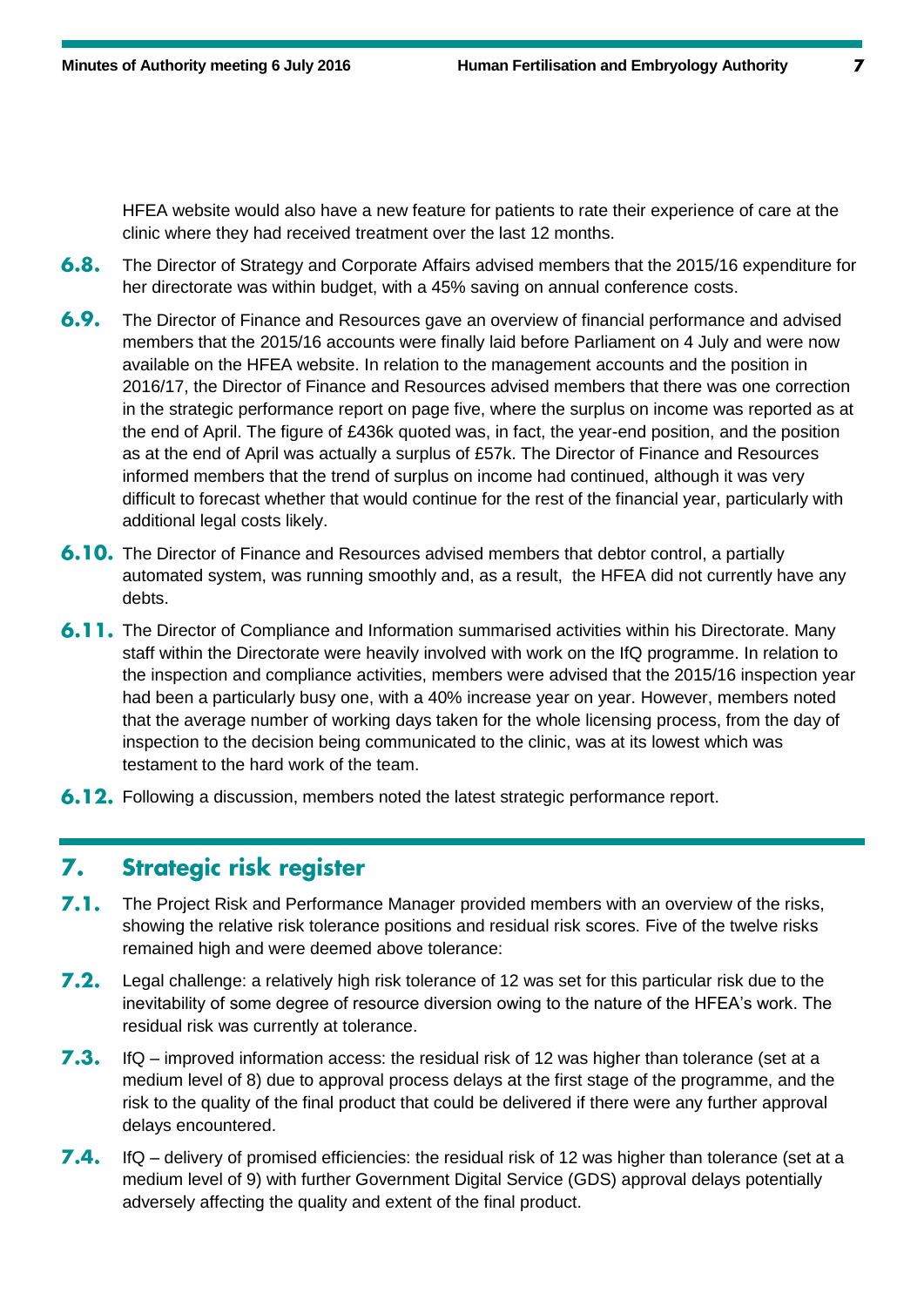- 7.5. Data – incorrect data being released: although good controls were in place for dealing with PQs and other externally generated requests, volumes could not be controlled, nor the complexity of requests. Recent volumes and complexity had been high. The residual risk of 9 was therefore higher than the tolerance threshold of 8.
- 7.6. Capability – knowledge and capability: the residual risk of 9 was above the current tolerance level of 6. Staff turnover could lead to fluctuations in overall capability, although the period of highest turnover appeared to be ending, with two posts at Head level having been filled, although there would be a period of bedding in.
- $7.7.$ Members noted the latest version of the strategic risk register.

#### **Information for Quality: update** 8.

- $8.1.$ The Director of Compliance and Information explained that the IfQ programme was a comprehensive review of the information that the HFEA held, the systems that governed the submission of data, the uses to which it was put and the ways in which the information was published. It included:
	- The redesign of the HFEA's website and Choose a Fertility Clinic (CaFC) function
	- The redesign of the 'Clinic Portal' used for interacting with clinics
	- Combining data submission functionality
	- A revised dataset and data dictionary which would be accredited
	- A revised Register of treatments, which would include the migration of historical data contained within the existing Register
	- The redesign of the HFEA's main internal systems that comprised the Authority's Register and supporting IT processes.
- $8.2.$ The Director of Compliance and Information explained that this presentation was to update members on:
	- The work in progress in readiness for public beta, and the approval process to proceed to a fully live service
	- Data migration and cleansing
	- Programme timelines and budget implications.
- $8.3.$ Approvals and beta progress: the Director of Compliance and Information reminded members of the several stages that government IT programmes must progress through:
	- 'alpha' (build a prototype, test it with users and learn from it)
	- 'beta' (scaling up, a working model)
	- 'public beta' (going public with a beta version, receiving feedback and preparing to go live)
	- 'live' (a tested solution ready to release and then continuously improved).
- $8.4.$ The IfQ programme was required to pass assessments against the 18 GDS standards by the Department of Health. The Director of Compliance and Information advised members that, on 11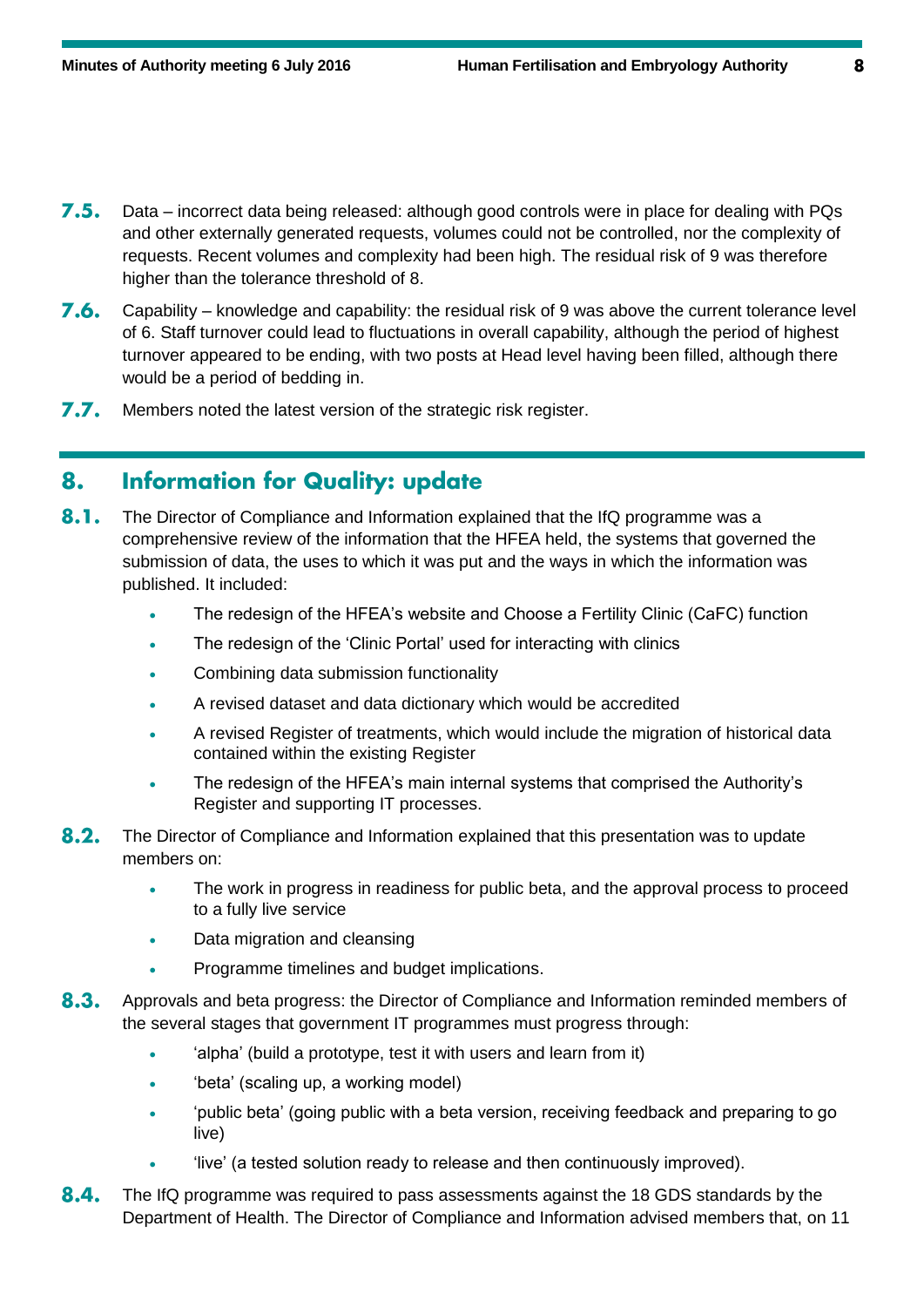and 12 May, the new HFEA website and Clinic Portal products were passed as ready to proceed to 'public beta'. As with any useful review process, some recommendations for improvement had been made and substantial activity taken place to address those recommendations. Work to finalise the public beta products had also largely been completed.

- $8.5.$ The Director of Compliance and Information informed members that the beta version of the new HFEA website had been released to clinics only on 5 July, with the beta version release of the new Clinic Portal imminent. This additional, interim, phase would enable clinic audiences to access the website over a two-week period to view the new content. Following this period, it was expected that the new HFEA website and Clinic Portal would be made available to all in 'public beta' in mid-July for a period of approximately eight to ten weeks. Following public beta, a further full gateway assessment by the Department of Health against the GDS standards would be required. This was scheduled for September 2016.
- $8.6.$ Data migration and data cleansing: members were reminded that there was a certain amount of data cleansing that clinics were required to carry out before the data could be migrated to the new Register. The Director of Compliance and Information advised that the Register Information team was currently working with clinics on 'severity one errors'. In total, around 3,500 errors were being reviewed, prior to the data migration to the revised Register. To date, 1,240 errors had been fixed. A well-managed and successful data migration process was central to realising many of the anticipated benefits of the IfQ Programme, and to managing risk, and the AGC, at its meeting in June, had explored the risks in some depth. In recognition of the importance of the data migration process, external suppliers had been engaged to develop a strategy for completing the data migration process appropriately. Members were advised that a procurement exercise was underway to identify a suitable third party, in order to provide assurance that the steps required in the data migration strategy were being completed correctly.
- $8.7.$ The Director of Compliance and Information advised that, throughout the entire data migration process, and when the new Register structure was operational, the existing Register database would be retained as a reference. This would ensure that there was no risk that the data migration activity would compromise the actual data held in the current Register structure.
- 8.8. Timelines and budget implications: the Director of Compliance and Information reminded members that a revised programme plan had been finalised and signed off by the IfQ Programme Board in January 2016, in line with the overall £1.134m agreed by the Authority. On 24 May, the Senior Management Team (SMT) decided to allocate an additional £90k to the overall Programme budget to ensure that critical staff were retained on the team.
- $8.9.$ The Director of Strategy and Corporate Affairs provided members with a demonstration of the new HFEA website and CaFC, and the Director of Compliance and Information with a demonstration of the Clinic Portal.
- **8.10.** Following a discussion, Authority members noted:
	- The work in progress in readiness for public beta, and the approval process to proceed to a fully live service
	- Progress since the last Authority meeting
	- Data migration and cleansing
	- Programme timelines and budget implications.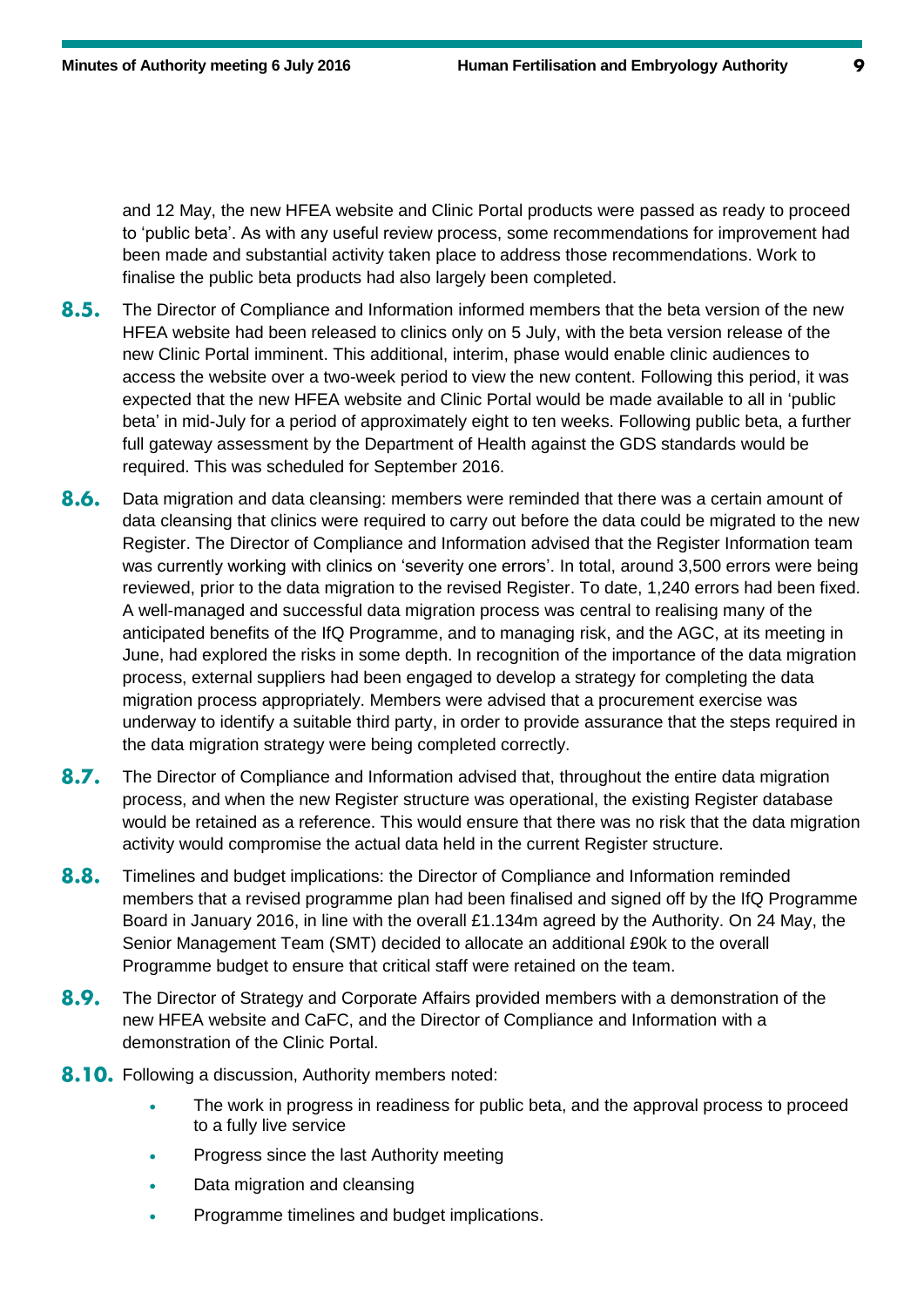#### **Inspection ratings** 9.

- $9.1.$ The Head of Corporate Governance presented this item and advised members that part of the redesigned Choose a Fertility Clinic (CaFC) service would include a new inspection rating, based on the length of the clinic's licence. This simple, evidence-based measure would feature alongside the patient rating and the birth rates, to help patients get an overall picture of the quality of the clinic.
- $9.2.$ Each clinic's entry on the new CaFC would include:
	- A description of the clinic taken from the inspection report
	- An inspection rating out of five stars based on the length of the licence
	- A general description of how a rating was generated and a clinic specific explanation if no rating was shown
	- The date of the most recent inspection and the date the licence was due to expire
	- A link to the full report and licensing minutes.
- $9.3.$ The Head of Corporate Governance explained that most clinics held a four-year licence and would therefore have a five star rating. All clinics with four or three ratings were on shorter licences because of concerns about their compliance. A one rating would apply to a clinic which had such a poor record of compliance or engagement from the Person Responsible (PR) that the licensing committee felt unable to grant any licence until such a time that certain non-compliances had been addressed. The Head of Corporate Governance emphasised that this rating was usually short-lived, assuming that the PR was able to demonstrate compliance and be given a proper licence relatively quickly.
- $9.4.$ Some clinics would have no rating appear (a 'null rating'). Clinics with a 'null' rating would be those on a two-year initial licence. This was standard practice since a new clinic would not yet be able to demonstrate a history of compliance. Some clinics on Special Directions might also temporarily appear as having a null rating if, for example, an HFEA administrative error had caused their licence to appear to expire before a new one was issued.
- $9.5.$ However, the Head of Corporate Governance explained that situations could arise when it was not clear where the fault lay, perhaps because there was a number of contributory factors. In such cases, the Executive recommended case-by-case consideration by the licensing committee as to whether a one rating or a null rating should be shown. As long as the reason for the decision was included in the minutes, no further guidance would be required from the committee.
- $9.6.$ The Head of Corporate Governance explained, in respect of interim inspections, the purpose of which was to check regulatory performance during the period of the licence, there had been a suggestion that the HFEA might review the inspection rating after consideration of the interim inspection report, based on whether the clinic's performance had improved or deteriorated. However, the Executive recommended that latest performance should not affect the inspection rating for the following reasons:
	- It would advantage some but disadvantage others
	- It would break the link between licence length and rating, resulting in confusion and inconsistency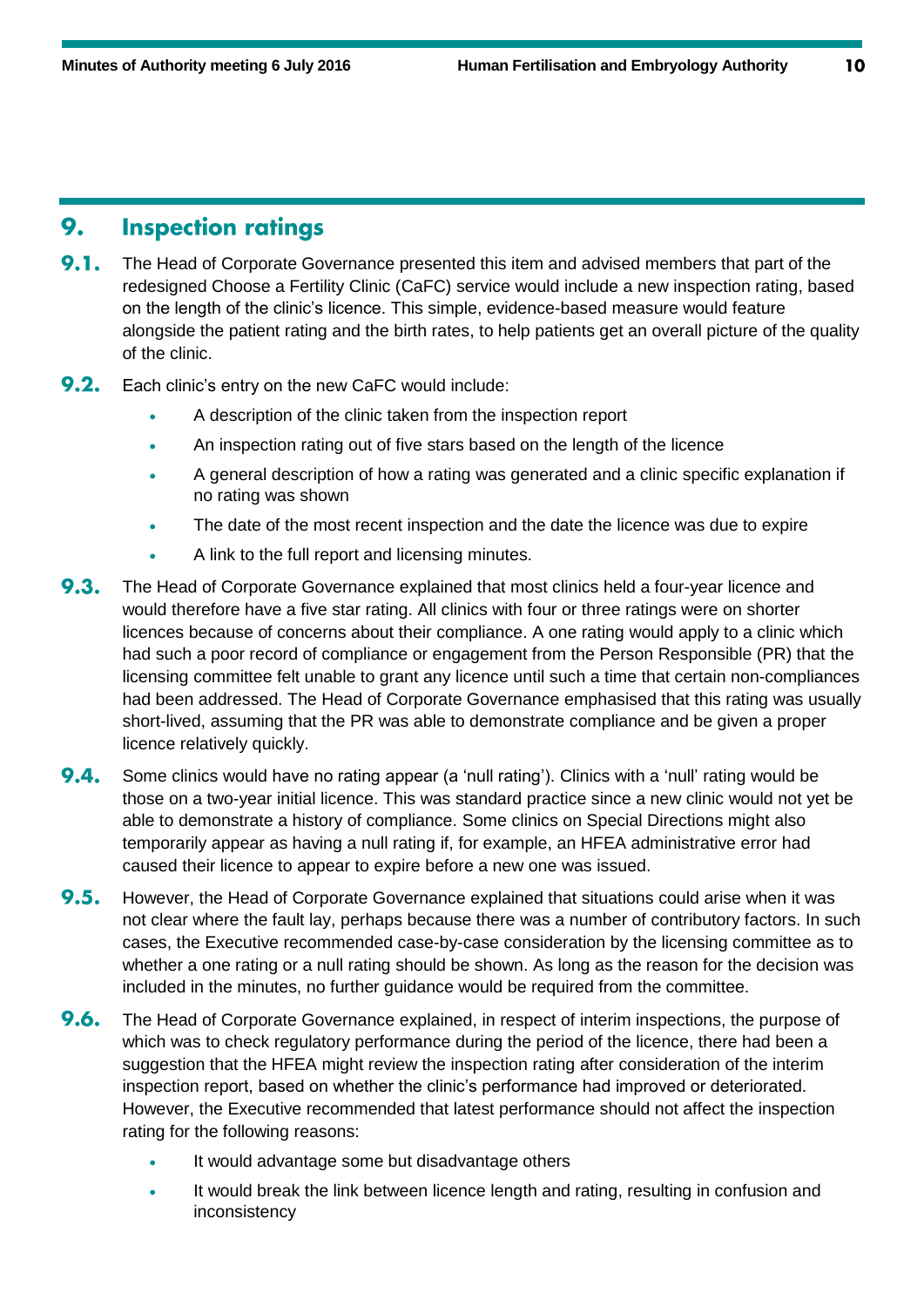- Interim inspections used a different methodology from renewal inspections
- Keeping the rating matched to the length of the licence throughout the whole licence created an incentive to maximise performance proactively at the time of the renewal inspection, rather than reactively later on.
- 9.7. Members were asked to:
	- Note and endorse the overall policy of using the length of a licence to determine the inspection rating
	- Consider the recommendation regarding null ratings where the reason was unclear
	- Consider the recommendation not to adjust the rating in light of performance at interim inspections.
- $9.8.$ Following a discussion, members accepted the recommendations subject to the following caveats in relation to the null ratings:
	- New clinics would be listed on the website as being a new clinic (rather than having a null rating)
	- If a clinic was on Special Directions through no fault of its own, the previous inspection rating should remain until a new licence was granted (rather than having a null rating)
	- If a dispute arose which required resolution through the Licence, Representations or Appeals Committees, the previous inspection rating would remain in place until the matter was resolved.

#### **Opening the Register report** 10.

- **10.1.** The Donor Information Manager presented this item and updated members on activity in the Opening the Register (OTR) service over the last year and, in particular, the pilot support and intermediary service.
- **10.2.** The Donor Information Manager reminded members that the HFEA strategy put patients (including donors and donor-conceived people) and the quality of care they received at the centre of its work.
- **10.3.** The Donor Information Manager informed members that there had been a steady rise year-onyear in the number of OTR applications handled by the HFEA, with over double the amount in 2015 compared to 2010.
- 10.4. In addition, the Donor Information Manager advised members that 99 donor-conceived individuals had joined the Donor Sibling Link (DSL), the HFEA's voluntary contact register, since its launch in 2010. Under this scheme, registrants agreed to the HFEA sharing their name and contact details with any of their donor-conceived genetic siblings who had also joined. The number registering was still small, with 11 per year in 2011 and 2012, but increasing to 21 per year in 2013 and 2014, and 24 in 2015, but registration was likely to grow significantly in the coming years. In 2015, the HFEA had made the first DSL match and there had been two further matches so far in 2016.
- **10.5.** The HFEA had also received 157 applications from anonymous donors (those who donated after 1991 but before 1 April 2005) to remove their anonymity. Over the last four years, there had been a slight increase in re-registering although numbers were low, with only 14 applying in 2015.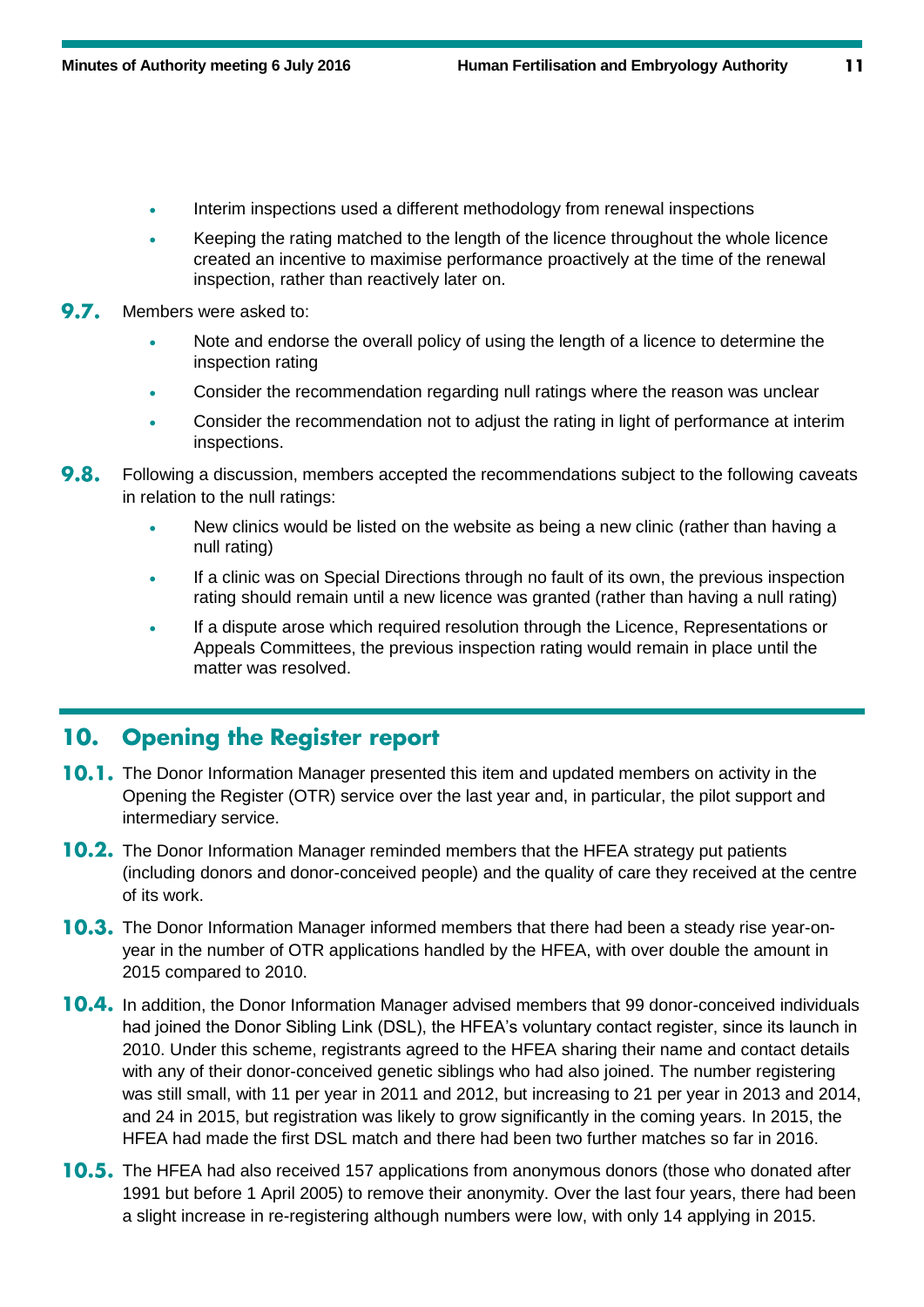- **10.6.** In 2013, the HFEA received its first application for identifying information from an adult donorconceived individual with an identifiable donor. In total, seven applications of this nature had been received; two per year in 2013, 2104 and 2105, and one so far in 2016. In each case, the HFEA offered and coordinated support and intermediary assistance to the donor-conceived individuals and donors concerned.
- **10.7.** The Donor Information Manager described the HFEA's pilot support and intermediary service. In July 2014, the Authority approved recommendations to work with stakeholders to scope out models for a three-year pilot and explore, at the same time, what specialist support should be provided for other people affected by donation.
- **10.8.** The HFEA had worked closely with stakeholders to develop a service which provided both of these recommendations. Members had asked that the HFEA retained control over the quality of the service provided by PAC-UK, to whom the contract was awarded, and evaluated that service during the course of the pilot. The evaluation of the first year of the service, set out in more detail in the paper, covered the cost of the service, the level of demand and its value to users and the quality of the service provided by the contractor.
- **10.9.** The cost of the service: the Donor Information Manager advised members that the Authority had set aside a capped budget of £50,000 for the duration of the pilot. Current indications were that this amount would be more than sufficient.
- 10.10. The level of demand: members were informed that in the first year a total of just seven cases had been referred. Looking ahead, it was difficult to assess the level of demand for the service in the next two years, but given the demand so far it was not expected to be high.
- $10.11.$ The quality of service: the Donor Information Manager informed members that all service users were invited to complete a feedback form which was then sent to both PAC-UK and the HFEA. Although the HFEA had not received any feedback forms thus far, informal feedback received had been positive. There had inevitably been a few teething problems, although the quality of the relationship between the HFEA and PAC-UK had improved significantly in recent months.
- 10.12. As part of the OTR process, applicants were supplied with a link to an online confidential feedback questionnaire. The Donor Information Manager provided members with a summary of those survey responses.
	- The majority of respondents discovered they could apply for information from the HFEA register through the HFEA website
	- Less than a quarter of respondents said they had spoken to someone at the HFEA before applying, although 100% of those who had rated this experience as helpful or very helpful.
	- Expectations among respondents varied in terms of the amount of information they received. 73% considered it adequate, 9% did not have any expectations, 9% expected to receive more information and 9% expected to receive less information.
- $10.13.$ The survey also gave respondents the opportunity to add any further comments they had on the information they had received or the process itself, and the majority stated that they had found the process straightforward, efficient and speedy, and were grateful for both the existence of the OTR service and the high level of service received.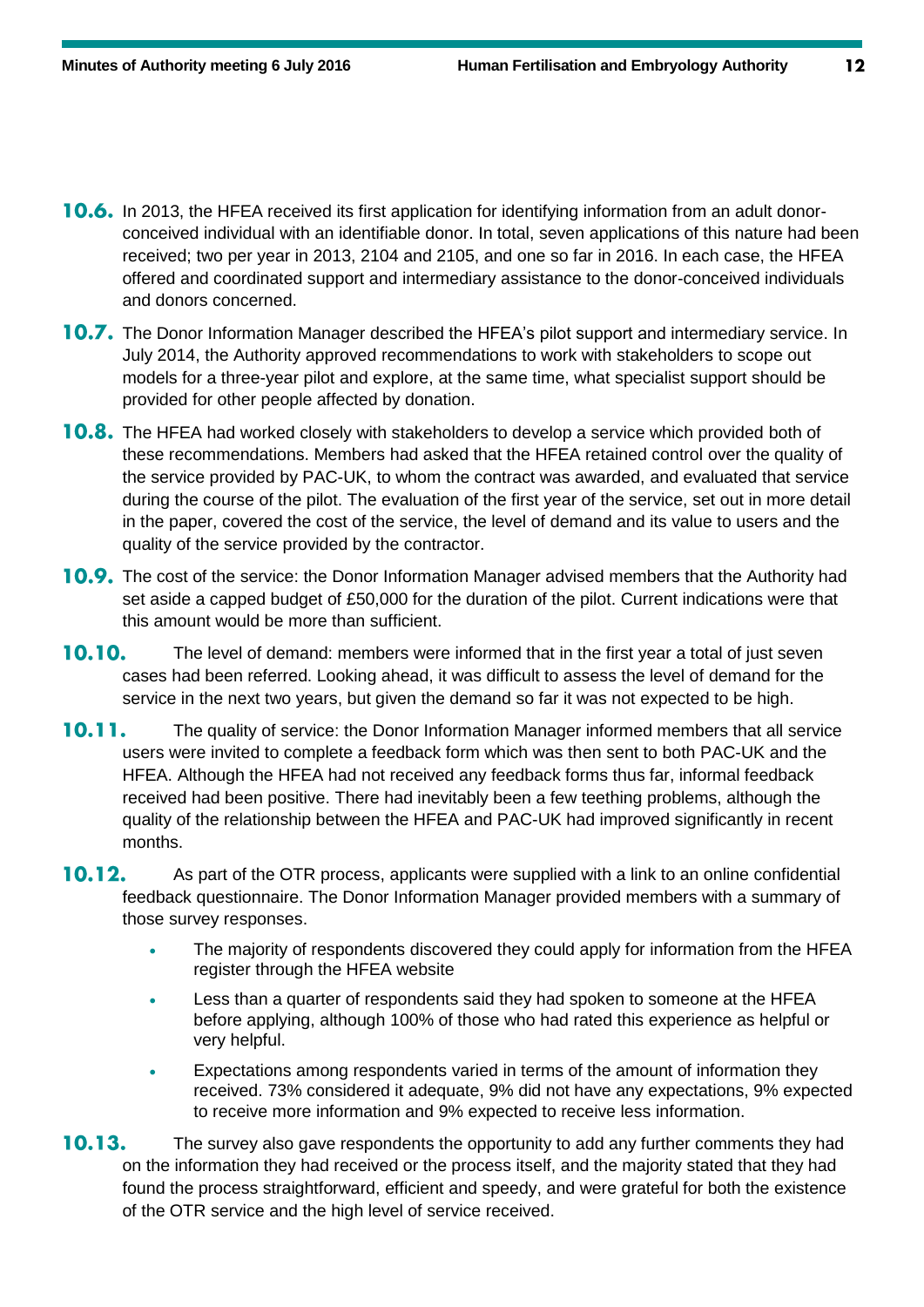10.14. Following a discussion, members noted:

- The significant OTR policy and process developments over the last three years to the OTR service, which were in line with delivering the HFEA 2014-2017 strategy
- The trend showing increases in the number of applications, and the timely and sensitive way in which they were handled
- The first-year evaluation of the pilot support service and informal positive feedback received from service users.

#### **Multiple births progress** 11.

- **11.1.** The Head of Regulatory Policy reminded members that in 2009 the HFEA, together with professional bodies and stakeholder groups, introduced a multiple births policy with the aim to reduce multiple birth rates by promoting elective single embryo transfer (eSET). Central to that policy was the introduction of a series of targets, starting in 2009 with the maximum multiple births rate of 24% for clinics, with the intention to reduce this in steps over a series of years to 10%, which was the current target.
- **11.2.** In 2011, the HFEA published a multiple births data report, based on the 18 months of data available at the time. This showed there had been an initial growth in eSET, a growth in blastocyst transfers and a corresponding decline in multiple pregnancy rates in that short period of time. Since then the Executive had provided annual updates to Authority members, and also provided updates to the Multiple Births Stakeholder Group.
- **11.3.** In 2008, one in four IVF births was a multiple birth, whilst currenlty it was about one in seven. In 2008, the vast majority of patients received a double embryo transfer. However, now, elective single embryo transfer (eSET) was more common. This had drastically reduced multiple births, which continued to decrease although progress had been slower in the last few years.
- **11.4.** The Head of Regulatory Policy advised members that the multiple births policy was very much an outcomes based policy, with the aim to reduce multiple births whilst maintaining pregnancy rates. Overall trends were positive, with pregnancies going up and multiple pregnancies going down, although, as mentioned above, progress had plateaued for the last couple of years. The steady increase in pregnancy rates reflected the increasing use of transferring embryos at blastocyst stage (embryos which had been cultured for a longer period (five to six days) in the laboratory) which generally improved the pregnancy rate. Strikingly, where two blastocysts were put back at one time, the multiple pregnancy rate was high at 35% and 40% at the youngest age group.
- **11.5.** The Head of Regulatory Policy provided an overview of the pregnancy and multiple births rate for those having eSET and those having double embryo transfer. Based on the latest available data (as yet unverified) 37% of double embryo transfers resulted in a pregnancy, but with a multiple pregnancy rate of 30%. However, 43% of pregnancies following eSET resulted in only 2% of multiple births.
- **11.6.** The Head of Regulatory Policy provided a summary of national performance on a clinic by clinic basis, which gave an indication of how well individual clinics were doing in meeting the 10% target rate. This was part of a series of tools used by the HFEA as early warnings for clinics who were unlikely to meet the 10% target or had a sudden spike in multiple births. Inspectors would then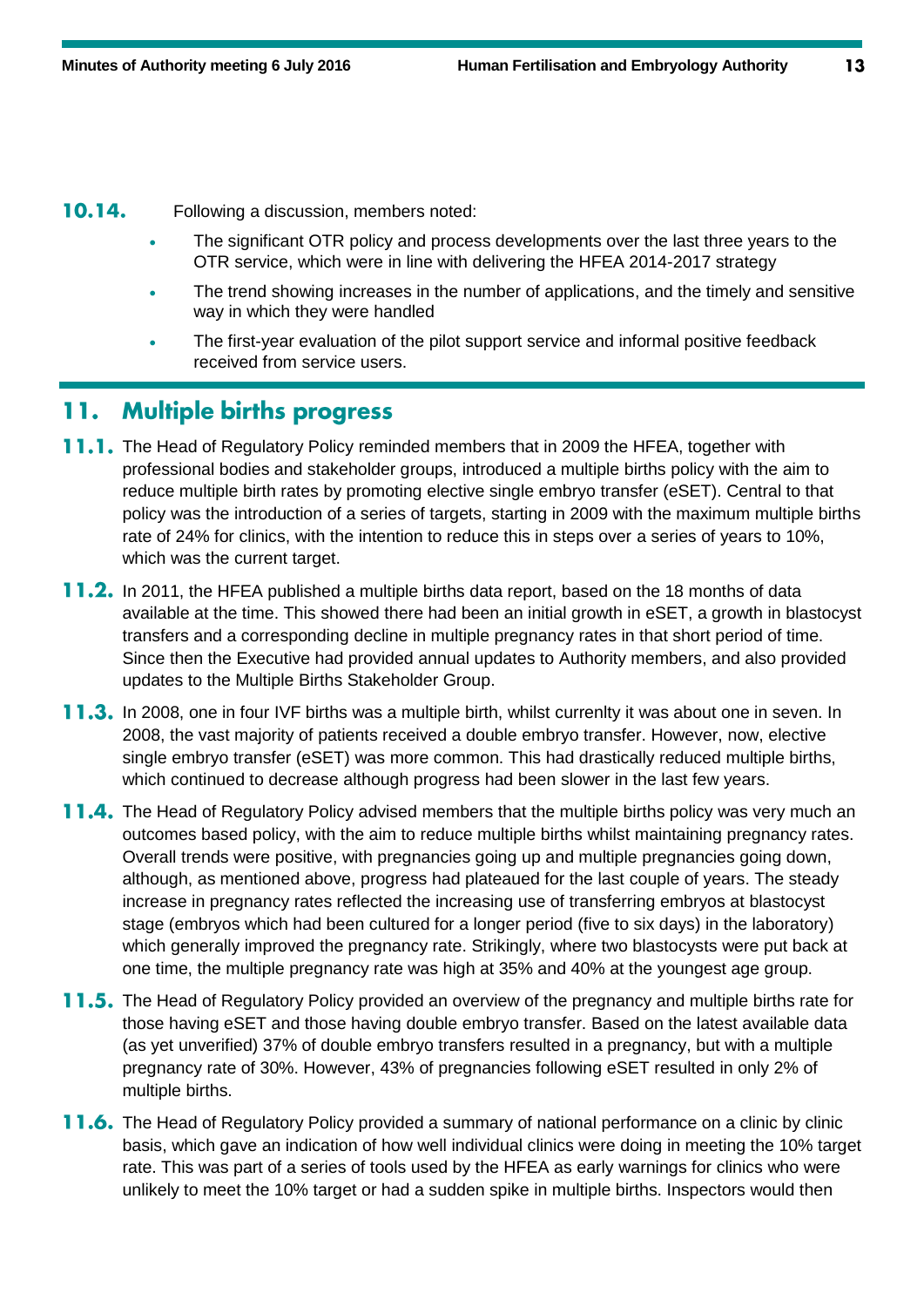work with those clinics to help them bring down their multiple births rate. It was worth noting that of the 19 clinics who were previously above average, only six of those were still above the limit.

- **11.7.** The Head of Regulatory Policy advised members that it was clear clinics were finding it harder to meet the 10% target, with the average being around 14%. It was therefore important to consider how the HFEA could keep up the momentum, a key point raised at the last multiple births stakeholder group meeting. The One at a Time website would soon be embedded into the new HFEA website and the Clinic Portal, which would be an opportunity for the HFEA to continue to promote eSET and the risk of multiple births. After discussions with stakeholders, the headline success rate would be changing to show birth rate as per embryo transferred, as it was felt this was the best indicator of the competence of clinics and sent the right signals to patients about what really mattered when choosing a clinic.
- **11.8.** The Head of Regulatory Policy emphasised that the multiple births rate policy was a good news story for the role of regulation and for public health more generally. Fundamentally, more women were getting pregnant, having healthy pregnancies and babies, and less were going through the increased worry and risk of a multiple birth.
- **11.9.** Following a discussion, members noted the information given in the multiple births report. They supported the proposed steps to reinvigorate the multiple births policy. They also suggested, beyond written information, developing a patient video on this issue.

#### **Publication policy**  $12.$

- **12.1.** The Chief Executive advised members that all public bodies were required to operate in an open and transparent way with a key element of this being to publish information in a clear, accessible and easy to find way. The HFEA's publication policy had been in force since 2009, principally covering the publication of Authority and committee papers. This policy had been updated and broadened to include how the HFEA would publish all information on the new website and how information would be disclosed which would not normally be published.
- **12.2.** The Chief Executive informed members that there was an ongoing issue in relation to the amount of supporting information published for licensing decisions. At present, the inspection report and the Licence Committee minutes were routinely published. However, on occasion, with very highly publicised licensing decisions, there had been a call to publish more of the papers presented to the Licence Committee. The Chief Executive advised members that, given the forthcoming project to review the end-to-end process for research licensing, it would be sensible to maintain the status quo regarding the publication of supporting information and lay summaries of research applications. These issues would then be considered as part of that review and by the Authority later in the business year.
- 12.3. The Chief Executive asked members to email any comments on the revised publication policy and they would be taken into consideration.